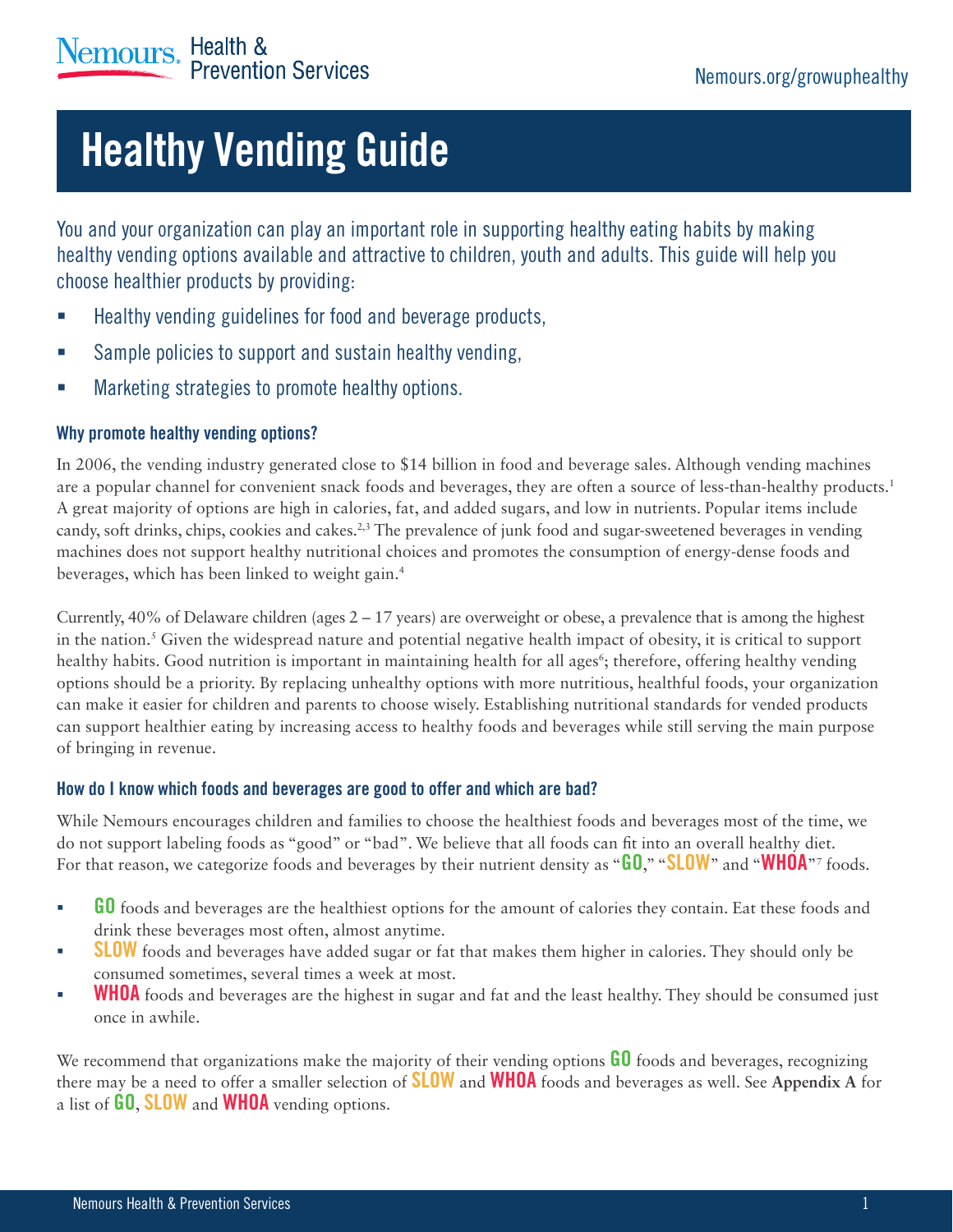### SAMPLE POLICIES

Organizations that serve children and families, such as schools, community centers, and child care facilities, can make it easier for children and families to make healthier food choices by providing healthy food and beverage options in vending machines. Adopting nutritional standards for vending machines as organizational policy is a good place to start. Here are some sample policies to consider. You can adapt them based on your vending offerings. Aim to make 60-100% of your offerings  $60$  foods and beverages, 30% or less of your offerings **SLOW** foods and beverages, and keep **WHOA** offerings to 10% or less.

### Sample Policy Based on Go, Slow, Whoa<sup>7</sup>

- At *(insert name of your program)*, we are committed to helping children grow up healthy. We support your child's healthy food choices by:
	- Making *(insert percentage)* % of our options GO or SLOW foods and beverages.
	- Limiting WHOA foods and beverages to *(insert percentage)* % of our options.
	- **Promoting our**  $\mathbf{G0}$  **options first.**
	- Gently encouraging children to try the  $\overline{60}$  options and giving positive reinforcement when they do.
	- **Teaching children and parents about**  $G_0$ **, SLOW and WHOA** options through visual cues.

### Sample Policy for Foods

- At least *(insert percentage)* % of our foods meet these nutrition standards:
	- No more than 35% of calories from total fat (not including nuts or seeds)<sup>6</sup>
	- No more than  $10\%$  of calories from saturated fat<sup>6</sup>
	- Zero trans fat  $(≤ 0.5$  grams per serving)<sup>8, 9</sup>
	- No more than 35% of calories from total sugars (except yogurt with no more than 30 grams of total sugar per 8 oz. portion as packaged)8
	- At least 3 grams of dietary fiber per serving in grain products<sup>9</sup>
	- No more than 200 milligrams of sodium per package<sup>8</sup>
	- No more than 200 calories per portion as packaged<sup>8</sup>

### Sample Policy for Beverages

- At least *(insert percentage)* % of our beverages are chosen from this list:
	- Water
	- **Fat-free or 1% (low-fat) plain or flavored milk (with up to 150 calories/8 oz.)**  $8,10$
	- $\blacksquare$  100% fruit or vegetable juice (portions limited to 4-8 oz.) 8, 11
	- No- or low-calorie beverages with fewer than 10 calories/8 oz.  $8,10$
- Beverages with greater than 66 calories/8 oz. are sold in portions of 12 oz. or less  $8,10$

### Sample Policy for Pricing and Placement Standards<sup>6</sup>:

- Foods and beverages that meet our nutrition standards must be sold at a price equivalent to or lower than similar items that do not meet the standards.
- Foods and beverages meeting the standards will be placed within the vending machine so that they are visible at eye level.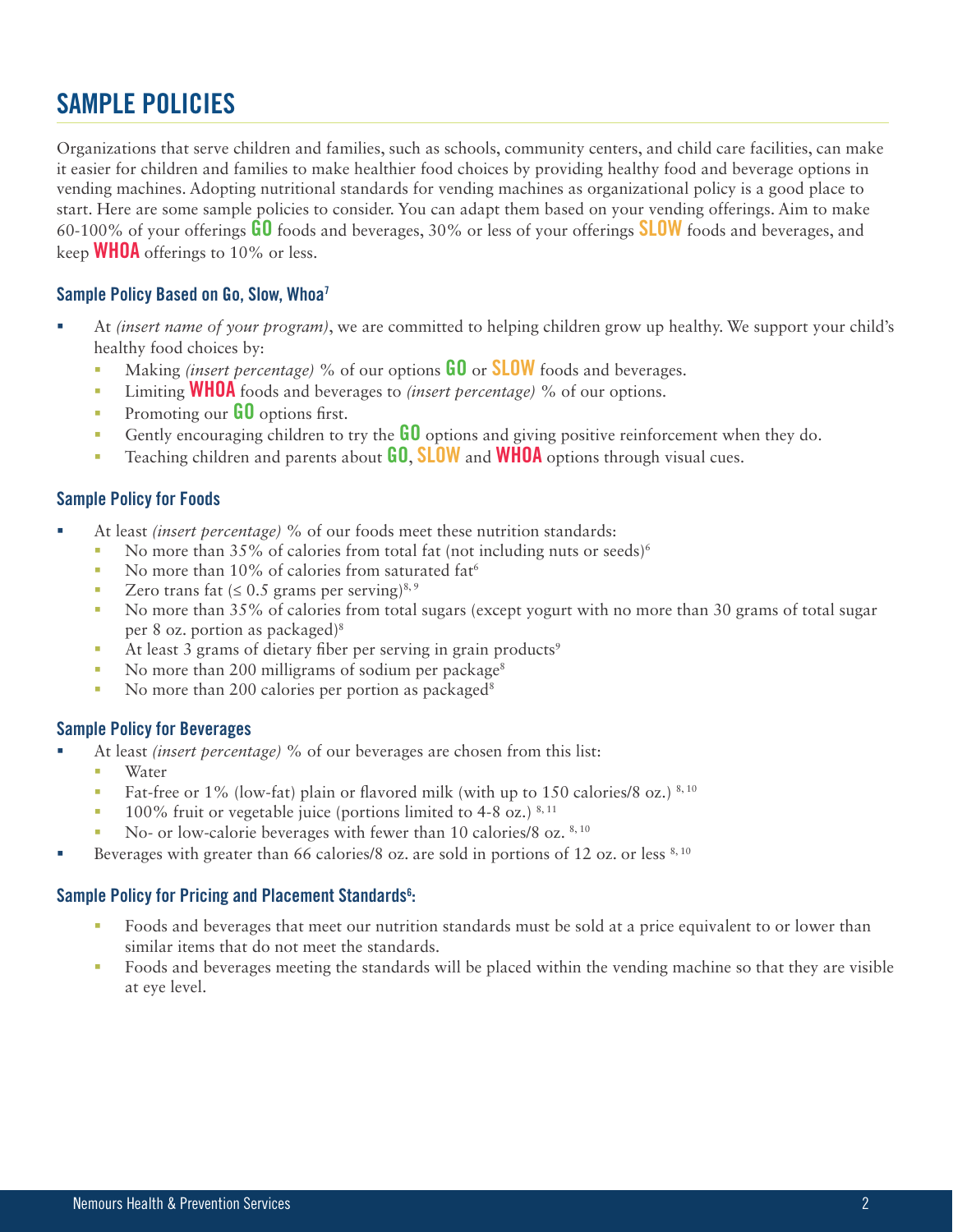### MARKETING STRATEGIES

### How can organizations encourage the selection of healthy vending options?

Organizations can use the traditional marketing "4Ps" of product, promotion, price, and placement.<sup>12-17</sup>

### Product

If you have healthy items to choose from, children, youth and adults will make better choices! Most vending products offered are of low nutritional quality.1 One study surveyed the content of 1,420 vending machines in urban and rural secondary schools across the country. Of the beverages available, 70% were high in sugar, such as soft drinks, fruit drinks, iced tea, and sports drinks. Only 12% of the vending slots were for water and only 5% were for milk, with the majority (57%) of milks offered being either whole or 2% milk. The proportion of snack slots offering nutritious choices was also low  $(1\%)$ .<sup>12</sup>

 **Action Step:** Offer a majority of healthy foods and beverages in your vending machines to make it easier for children and families to make healthy choices.

### Promotion

Promotional efforts such as labels and motivational signs on vending machines can increase awareness and selection of healthier foods and beverages.13, 14, 15 Prominently marking low-fat food items and "0 calorie, 0 sugar" beverages, as well as their prices, is an effective way to increase the selection of healthy items. Coupling that tactic with a large motivational sign on top of the vending machine encouraging the low-fat food and non-sugar-sweetened beverage selections has proven even more effective. It appears these strategies can bring about better choices without a loss of revenue.<sup>13, 15</sup> Thus, marketing low-fat items and non-sugar-sweetened beverages specifically can be an effective way to encourage the purchase of healthier vending options, without negatively affecting sales.

 **Action Step:** Use visible prompts in and on vending machines in the form of labels, stickers, and posters to identify and promote healthy options.

### **Price**

Selling healthy vending items at a lower price than other options can be an effective incentive for healthy eating.<sup>14, 16</sup> A study found that the sale of low-fat snacks increased by 80% during a 3-week period when prices were reduced by  $50\%$ .<sup>16</sup> Most importantly, these price reductions did not significantly affect overall vending revenue.<sup>14</sup> Thus, reducing the prices of healthy foods and beverages, or raising the prices of less healthy options, can be another way to promote healthier vending choices.

**Action Step:** Offer healthy options at a lower price than unhealthy ones.

### Placement

The placement of vending products shows promise in increasing healthier purchases. The sales of healthier foods and beverages can be increased by placing them in prime locations within a vending machine.

**Action Step:** Place healthier options at eye level where they are most noticeable and more likely to be purchased.<sup>17</sup>

Applying the "4Ps" of marketing to promote healthier vending options will increase the likelihood that customers will choose them. See **Appendix C** for examples from around the country.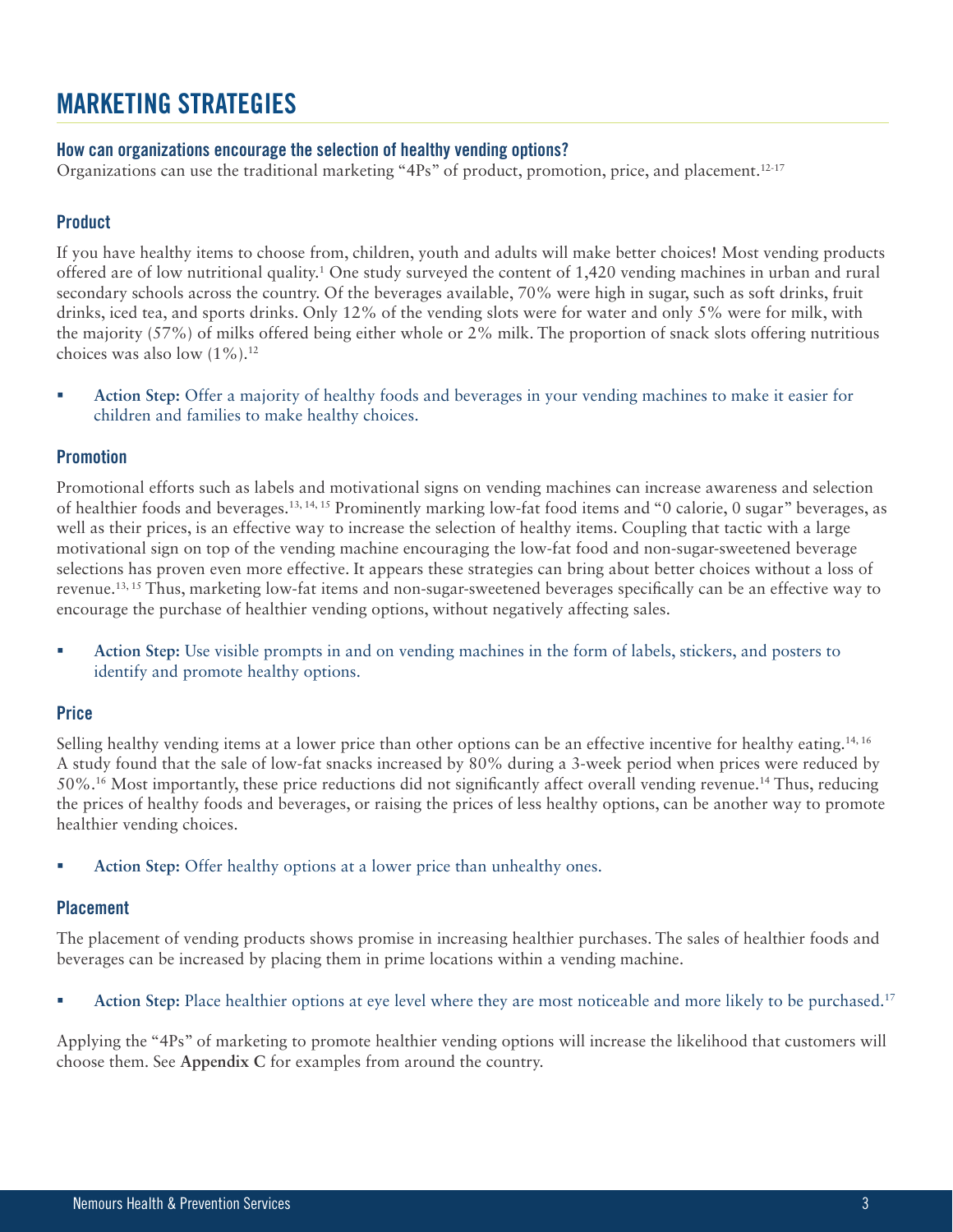### **REVENUE**

### Can organizations still make a profit from healthy vending options?

Many organizations use revenue generated from vending machines to support their programs and activities. Some fear that sales and profits will suffer if they change their offerings to improve nutritional quality. Although this is a legitimate concern, loss of revenue does not occur in most cases. Many schools across the country—urban, suburban, rural, elementary, middle, and high schools—have successfully switched to offering healthier foods and beverages (cafeteria, à la carte, vending), while maintaining or even increasing revenue.<sup>18, 19</sup> Although these studies only examined the impact of changes in schools, it is likely that there would be similar results in other settings serving children and youth.

Evidence shows that when more healthful options are offered, students buy them. Many schools have found that they can make as much money, if not more, by selling healthy snack foods and beverages as opposed to less healthy options. The CDC examined 17 schools and districts across the country that improved the nutritional quality of foods and beverages offered through à la carte lines, vending machines, snack bars, and student stores. After making nutritional improvements, most schools and districts increased (71%) or maintained (24%) their revenue, demonstrating that offering healthier items does not adversely affect profits.<sup>20</sup> In addition, results from pilot studies conducted in three states (Connecticut, Arizona and California) showed that healthy competitive food does not have to mean less revenue (see Appendix D).<sup>21-24</sup> These studies suggest that organizations can offer healthier food and beverage vending options while continuing to make money. In fact, the change may actually increase profits.

### WORKING WITH MANUFACTURERS AND SERVICE OPERATORS

### Which manufacturers and vending service operators could we work with to change to healthier food and beverage options?

With the high prevalence of obesity, a greater emphasis is being placed on healthy eating and overall health. It is no surprise then that food and beverage manufacturers and vending service operators are offering healthier product selections to meet demand. Canteen Vending Services, the nation's largest vending machine operating company, has announced plans to offer healthier food choices. Within the next five years, in at least 7,500 vending machines in dozens of cities, they plan to offer 100% better-for-you food choices and to increase the availability of nutritious products by 13%.25 ARAMARK Refreshment Services offers Just4U, a vending program that helps customers identify, purchase and enjoy healthier snacks and beverages. ARAMARK Just4U products contain 100 or fewer calories per serving; no more than 5 grams of fat and less than 30% of calories from fat per serving; and 15 grams of carbohydrates or less per serving; and include water or 100% juice. Just4U options are highlighted with bold product identifiers, and easyto-understand nutrition information is posted on the vending machine, allowing consumers to quickly and easily find the snacks and beverages that are right for them.<sup>26</sup>

With the increasing demand for vending products that suit healthier eating habits, food and beverage manufacturers and vending service operators are beginning to understand these needs and striving to offer a wide selection of healthier products. Organizations now have better options when selecting foods and beverages to stock in their vending machines. Make sure to ask about healthy options when you are considering a vending contract, or ask your current vendor to work with you to improve your selection of healthy items!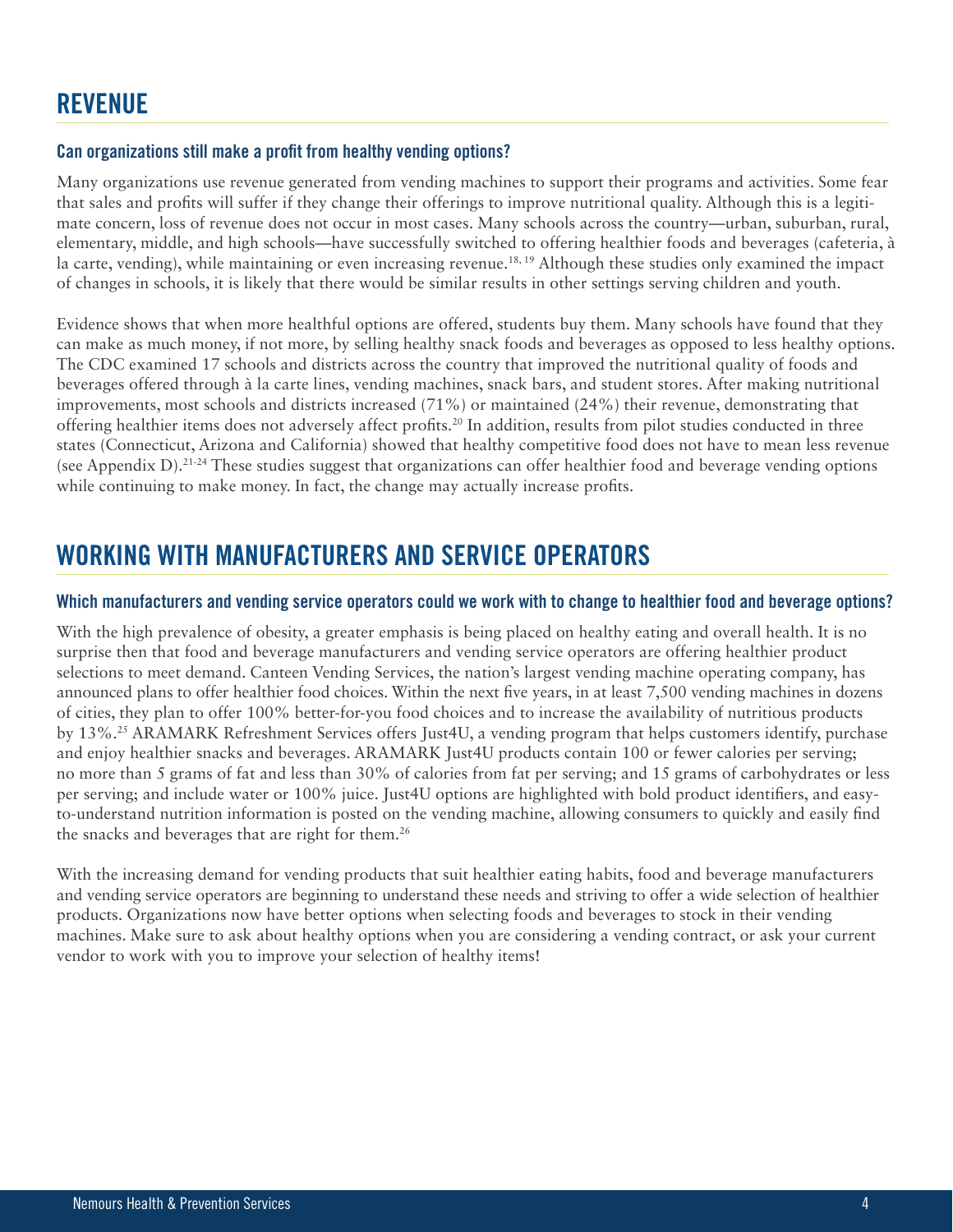# APPENDIX A

### SAMPLE VENDING MACHINE ITEMS CATEGORIZED BY GO, SLOW, WHOA

|                                          | $G$<br><b>Almost anytime</b>                                                                                                                                                                                                                                                                                              | <b>SLOW</b><br><b>Sometimes</b>                                                                                                                                                                                                                                                                                                                                                                                                                                                                                                                                                                                                                | <b>WHOA!</b><br>Once-in-a-while                                                                                                                                                                                                                                          |
|------------------------------------------|---------------------------------------------------------------------------------------------------------------------------------------------------------------------------------------------------------------------------------------------------------------------------------------------------------------------------|------------------------------------------------------------------------------------------------------------------------------------------------------------------------------------------------------------------------------------------------------------------------------------------------------------------------------------------------------------------------------------------------------------------------------------------------------------------------------------------------------------------------------------------------------------------------------------------------------------------------------------------------|--------------------------------------------------------------------------------------------------------------------------------------------------------------------------------------------------------------------------------------------------------------------------|
| Snacks-<br><b>Non-Refrigerated</b>       | Popcorn (fat-free or low-fat)<br>×<br>Whole grain cereal (hot or<br>Ì,<br>cold) with at least 5g fiber<br>and no greater than 6g sugar<br>per serving<br>Whole grain cereal bar<br>Ì.<br>Whole grain crackers<br>I.<br>Rice cakes<br>Ì.<br>Soy crisps<br>Ī.<br>Fruit cup in fruit juice<br>Ī.<br>Jerky (low sodium)<br>I. | • Whole grain cereals (hot or<br>cold) with at least 3g fiber<br>and no more than 6g sugar<br>per serving<br><b>Baked chips</b><br>a,<br>Animal crackers<br>I.<br>Graham crackers<br>п<br>Pretzels<br>×<br>Nuts and seeds (plain or<br>×<br>with spices)<br>Nuts (light sugar covering<br>×<br>or honey-roasted)<br>Peanut butter and crackers<br>×<br>Ready-to-eat cereal (low fat,<br>×<br>whole grain)<br>100 Calorie Snack Packs<br>×<br>Fruit cup in light syrup<br>×.<br>Whole-grain, low-fat muffins<br>×<br>Low-fat granola bar<br>×<br>Whole-grain, low-fat fig bars<br>п<br>Trail mix (plain)<br>п<br>Dried fruit<br>×<br>Jerky<br>× | Candy<br>×<br>Cookies, cakes, and pies<br>×<br>Doughnuts<br>×<br>Pastries<br>×<br><b>Muffins</b><br>×<br>Pop tarts<br>п<br>Buttered popcorn<br>Chips<br>×<br>Snack mixes<br>×<br>Cheese-flavored crackers<br>×<br>Fruit cup in heavy syrup<br>п                          |
| Snacks-<br><b>Refrigerated</b>           | Fruits and vegetables without<br>added fat, sugar or salt<br>Fat-free or low-fat yogurt, plain<br>r<br>Fat-free or low-fat cheese or<br>п<br>cottage cheese<br>Hard-boiled eggs<br>٠                                                                                                                                      | Fruits or vegetables with added<br>ш<br>fat, sugar or salt<br>Fat-free or low-fat flavored<br>×<br>yogurt with no more than 30g<br>of total sugar per 8 oz serving<br>Low-fat or reduced fat pudding<br>×<br>Reduced-fat cheese or<br>×<br>cottage cheese                                                                                                                                                                                                                                                                                                                                                                                      | Vegetables fried in oil<br>Pudding<br>Yogurt made from whole milk<br>Frozen desserts                                                                                                                                                                                     |
| <b>Beverages-</b><br><b>Refrigerated</b> | Water without flavoring<br>or additives<br>Fat-free or 1% (low-fat)<br>milk, plain                                                                                                                                                                                                                                        | Reduced-fat (2%) milk, plain<br>I.<br>Fat-free or 1% flavored milk<br>with up to 150 calories per<br>8 oz serving<br>100% fruit juice<br>×<br>100% vegetable juice<br>×.<br>No- or low-calorie beverages<br>×<br>with up to 10 calories per<br>8 oz serving<br>Smoothies (made with low-fat<br>ш<br>yogurt or other low-fat dairy<br>alternatives and/or fruit/juice)                                                                                                                                                                                                                                                                          | Reduced-fat (2%) milk, flavored<br>Whole milk, plain<br>Whole milk, flavored<br>Regular soda<br>Sweetened teas, lemonade,<br>and fruit drinks with less than<br>100% fruit juice<br>Sports drinks, energy drinks,<br>etc. with more than 10 calories<br>per 8 oz serving |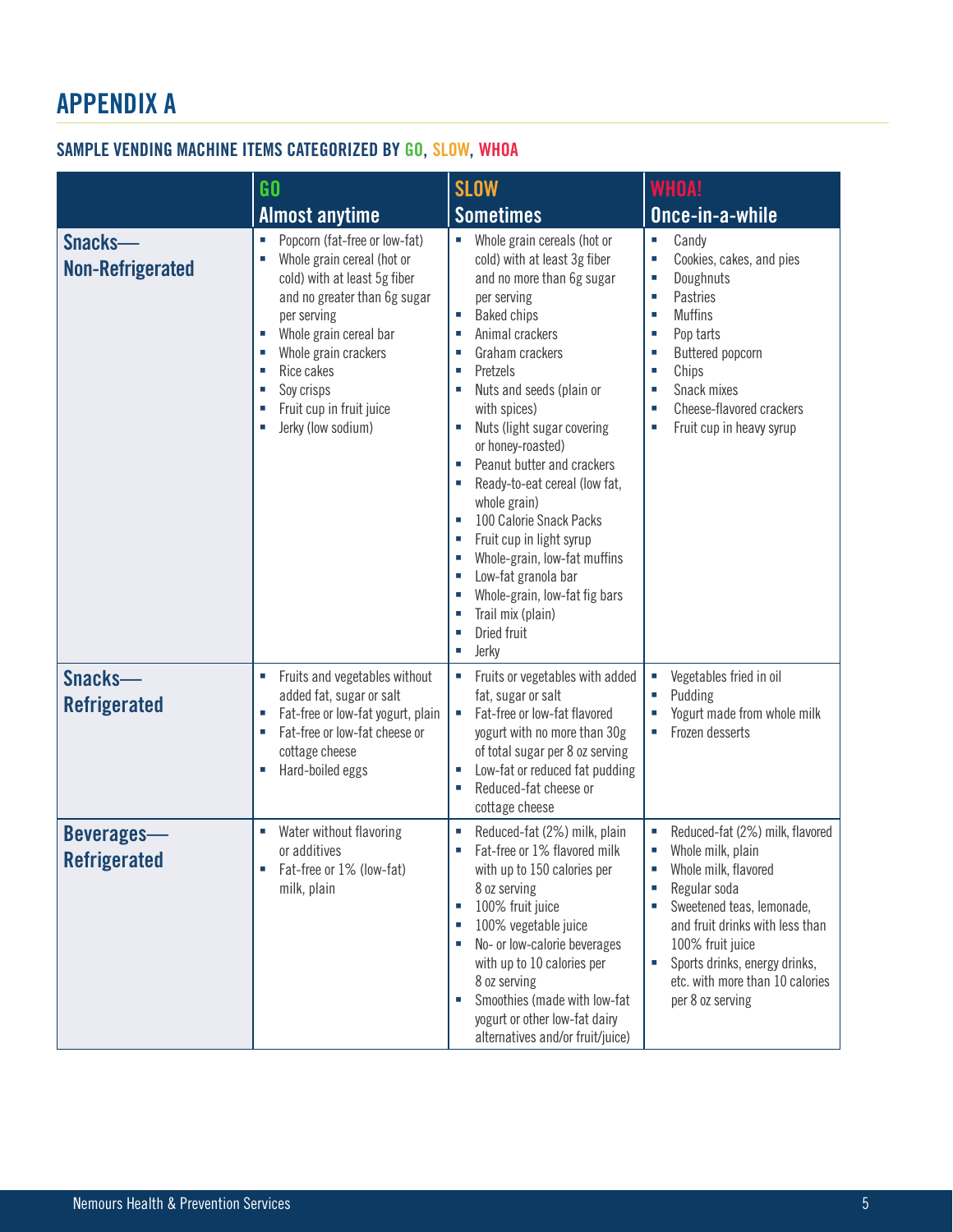## APPENDIX B

Using the sample policies noted earlier in this guide, which are based on expert recommendations, we created a quick reference chart to make it easy to identify foods that meet those recommendations.

- 1. Find the number of calories on the product's Nutrition Facts label.
- 2. Find the same number of calories in the "Calories" column on the chart below.
- 3. Move across the row and compare the numbers in this row for each nutrient (total fat, saturated fat, trans fat, sugar, and sodium) with the numbers for those nutrients on the product's Nutrition Facts label.
- 4. If the number on the Nutrition Facts Label is the **same as or less than** the number on the chart, the food meets recommendations.

| <b>Calories</b>     | <b>Total Fat</b>                          | <b>Saturated Fat</b><br>$(9 \text{ calories per gram})$ (9 calories per gram) | Trans Fat                   | <b>Sugar</b><br>(4 calories per gram)     | <b>Sodium</b>                            |
|---------------------|-------------------------------------------|-------------------------------------------------------------------------------|-----------------------------|-------------------------------------------|------------------------------------------|
|                     | Grams                                     | Grams                                                                         | Grams                       | Grams                                     | <b>Milligrams</b>                        |
| 75                  | $\leq$ 3                                  | $\leq$ 1                                                                      |                             | $\leq$ 2                                  |                                          |
| $100*$              | $\leq 4$                                  | $\leq$ 1                                                                      |                             | $\leq 9$                                  |                                          |
| 125                 | $\leq 5$                                  | $\leq 1$                                                                      |                             | $\leq$ 11                                 |                                          |
| 150                 | $\leq 6$                                  | $\leq$ 2                                                                      |                             | $\leq 13$                                 |                                          |
| 175                 | $\leq 7$                                  | $\leq$ 2                                                                      |                             | $\leq 15$                                 |                                          |
| 200                 | $\leq 8$                                  | $\leq$ 2                                                                      | 0 calories,<br>$\leq$ 0.5 g | $\leq 18$                                 | $\leq$ 200 mg per portion<br>as packaged |
| 225                 | $\leq 9$                                  | $\leq$ 3                                                                      |                             | $\leq$ 20                                 |                                          |
| 250                 | $\leq 10$                                 | $\leq$ 3                                                                      |                             | $\leq$ 22                                 |                                          |
| 275                 | $\leq 11$                                 | $\leq$ 3                                                                      |                             | $\leq$ 24                                 |                                          |
| 300                 | $\leq 12$                                 | $\leq$ 3                                                                      |                             | $\leq 26$                                 |                                          |
| <b>Calculations</b> | (Total calories x 0.35)<br>$\div$ 9 cal/g | (Total calories x 0.10)<br>$\div$ 9 cal/g                                     | N/A                         | (Total calories x 0.35)<br>$\div$ 4 cal/g | N/A                                      |

### CHEAT SHEET FOR VENDING ITEMS

**\*Highlighted row is used in the example below.**

### Example:

This product has 100 calories. Using the row for 100 calories in the chart above, compare the grams of fat, saturated fat, trans fat, sugar and sodium on this label with the numbers in the chart.

### **Does the nutrient meet recommendations?**  $\blacksquare$  Yes  $\blacksquare$  No

- **FAT** Product label says 1.5g, which is less than the 4g shown in the chart.
- $\blacksquare$  SATURATED FAT Product label says 0g, which is less than the 1g shown in the chart.
- **TRANS FAT** Product label says 0g, which is less than the 0.5g shown in the chart.
- $\overline{\mathbf{x}}$  **SUGAR** Product label says 12g, which is more than the 9g shown in the chart.
- $\Box$  SODIUM Product label says 200mg, which is equal to the 200mg shown in the chart.

### **Does the overall product meet recommendations? No.**

Why? Because the product contained too much of one of the nutrients (sugar).

If the product contained only 9 grams of sugar, the same as shown in the chart, would the product then meet recommendations? Yes, because all five nutrients would be within the recommended ranges.

### **Nutrition Facts**

Serving Size 2 crackers (14g) Servings Per Container About 21 **Amount Per Serving Calories** 102 Calories from Fat 14 **% Daily Value Total Fat** 1.5g **2% Saturated Fat 0g 0%**  Trans Fat 0g **Cholesterol** 0mg **0% Sodium** 70mg **3% Total Carbohydrate 20g 6%** Dietary Fiber Less than 1g **3%** Sugars 12g **Protein** 2g Vitamin A 0% • Vitamin C 0% Calcium 0% • Iron 2% \*Percent Daily values are based on a 2,000 calorie diet. Your daily values may be higher or lower depending on your calorie needs. Calories 2,000 2,500 Total Fat Less than 65g 80g<br>Sat Fat Less than 20g 25g Sat Fat Less than 20g 25g Cholesterol Less than 300mg 300mg Sodium Less than 2400mg 2400mg Social Carbohydrate 3000mg 3000mg<br>Total Carbohydrate 3000g 375g<br>Dietary Fiber 25g 30g Dietary Fiber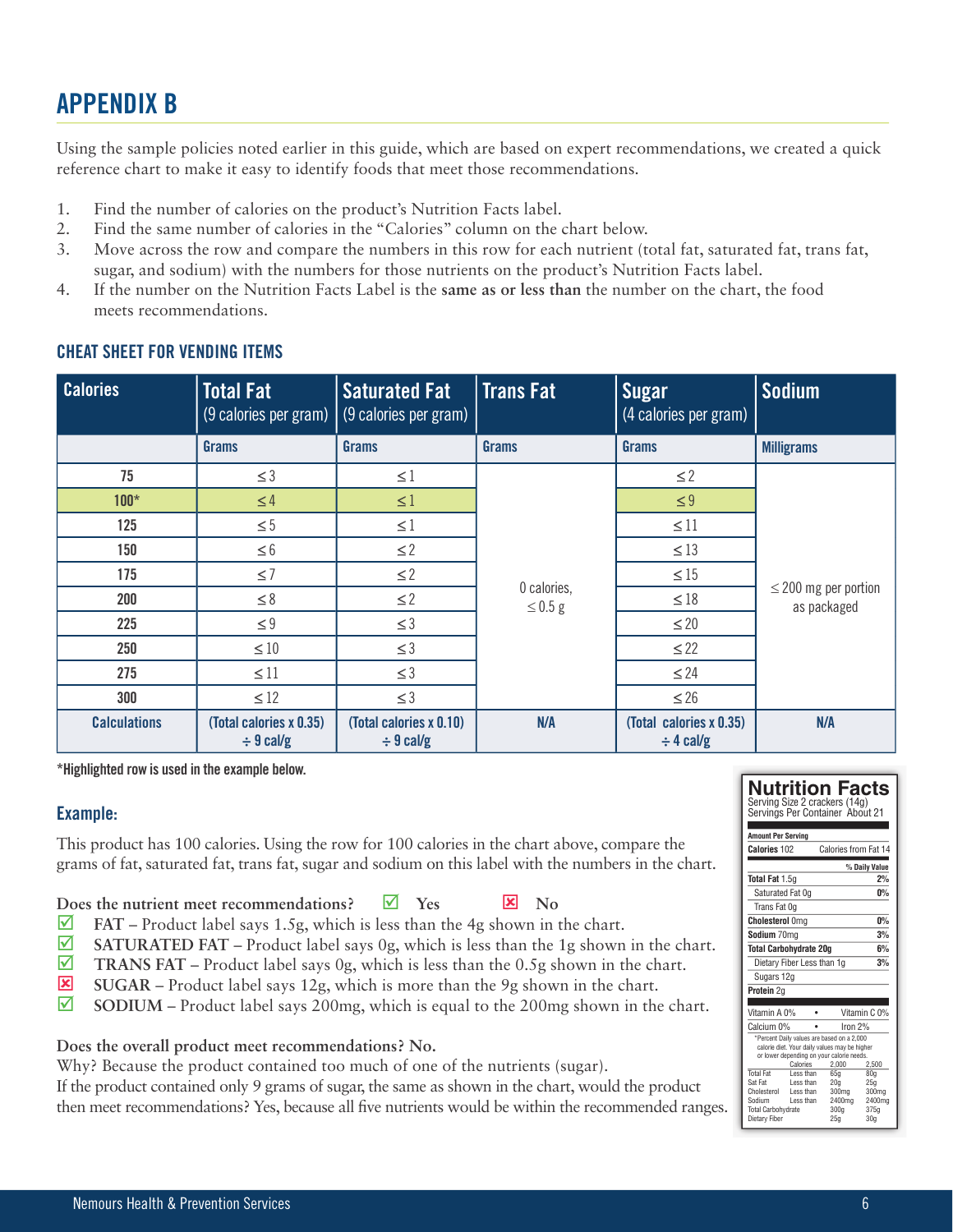### Implementation Of The "4Ps" In Marketing

The following are examples of successful healthy vending programs in schools:

- Venice High School in Los Angeles, California eliminated unhealthy snack and beverage sales on campus. Their vending machines now offer a variety of waters, 100% juices and soy milk, as well as a variety of healthy snacks, including granola and cereal bars. One year later, snack sales were up by over \$1,000 per month compared to the same time the previous year. Two years after the changes, snack sales per month had roughly doubled (\$6,100 in May 2002 compared to \$12,000 in March 2004).<sup>16</sup>
- North Community High School in Minneapolis replaced most of the soda in its vending machines with 100% fruit and vegetable juices and water, and slightly reduced the prices of those healthier options. As a result, the sale of healthier items increased with no loss of revenue to the school.16
- Old Orchard Beach Schools in Maine revised school vending policies to remove sodas and junk foods, and replaced them with water, 100% fruit juices, and healthier snack options. The vending machine signage was also changed to advertise water rather than soda. Since these changes, vending revenues have remained stable.16
- Vista High School in San Diego County instituted a policy to eliminate junk food vending machine contracts from campus. Healthy vending machines now offer yogurt, fruit/vegetable plates, bagels, and salads. Machines have averaged  $$6,000/m$  onth profit, which is twice the profit earned under the previous contracts.<sup>18</sup>

### APPENDIX D

#### Healthier Vending Options Generate Revenue

The following are examples of pilot studies conducted in several states that demonstrate healthy competitive food does not have to mean less revenue:

#### **Connecticut**

Eight schools participated in the Healthy Snack Pilot project, from September 2003 through June 2005. During the first year (2003–04) no schools changed the snack foods offered. During the second year (2004–05), five schools (2 elementary, 2 middle, and 1 high school) followed the Connecticut Healthy Snack Standards, which meant decreasing fats and sugars, increasing nutrient density, and moderating portion size. These schools offered only healthy snack foods, both in vending and à la carte, while the remaining three schools served as comparison schools and did not make any changes. At the end of the second year, the Healthy Snack Pilot showed that revenue for the pilot schools and the control schools were similar. Offering healthy foods did not negatively affect overall school revenue.<sup>21</sup>

#### **Arizona**

The Department of Education in Arizona conducted a similar pilot study. A new policy mandated that foods offered during the normal school day meet the Dietary Guidelines for Americans and that no foods of minimal nutritional value could be sold. Financial data were collected two months prior and four months following policy implementation. After the designated schools made healthy changes to their vending, à la carte, and school store food selections, no school demonstrated a negative impact on revenue.<sup>22</sup>

#### **California**

A pilot project in 16 middle and high schools used nutrition standards that were included in state legislation. These standards mandated that vending and à la carte snack foods could not contain more than 35% of calories from fat, more than 10% of calories from saturated fat, or more than 35% of sugar by weight. Restrictions were also placed on the types and sizes of beverages sold. The criteria were implemented in a pilot project conducted from January 2003 to September 2004. After the nutrition standards were implemented, an 81% increase in gross revenue was observed as compared to the previous school year.<sup>24</sup>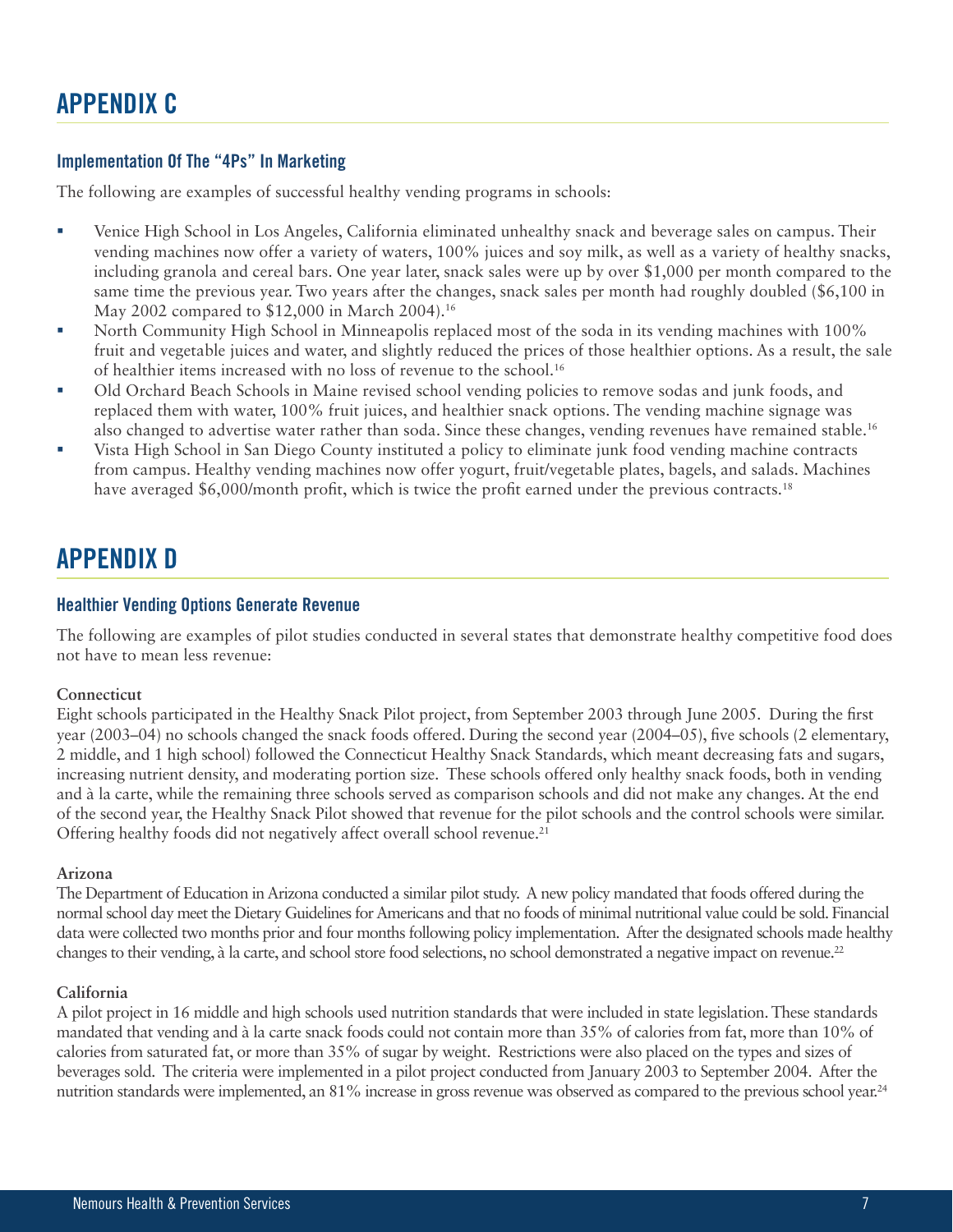### APPENDIX E

### Maximum Portion Sizes

Serving foods and beverages in appropriate portion sizes is important in helping children and families stay healthy. Portion sizes vary by age and gender, so the chart below lists **maximum** portion sizes that should be offered in vending machines. Serving the items listed below in smaller portions is acceptable. Because vended items are primarily snacks, sweets and beverages, they should be offered in small portions containing 200 calories or less per portion as packaged.

| Foods <sup>23</sup>                                                                         |                                   |
|---------------------------------------------------------------------------------------------|-----------------------------------|
| Baked chips, popcorn, rice cakes, puffed snacks                                             | 1.25 oz.                          |
| Crackers, hard pretzels, pita chips, snack mix                                              | 1.75 oz.                          |
| Peanut butter-filled crackers and cheese-filled crackers                                    | $1.5$ oz.                         |
| Trail mix, nuts, seeds, soy nuts                                                            | 1.75 oz.                          |
| Jerky                                                                                       | 1.25 oz.                          |
| Cereals                                                                                     | 2 oz.                             |
| Cookies, animal crackers, graham crackers, cereal bars, granola bars                        | 2 oz.                             |
| Bakery items, e.g., pastries, toaster pastries, muffins, bagels, waffles, pancakes,         |                                   |
| French toast, soft pretzels, rolls                                                          | 3 oz.                             |
| Frozen desserts e.g., ice cream (including novelties), frozen yogurt, Italian ice,          |                                   |
| sorbets, juice/fruit bars, frozen fruit-based desserts                                      | 4 oz. $(\frac{1}{2}$ cup)         |
| Pudding, parfaits and cottage cheese                                                        | 4 oz. $(\frac{1}{2}$ cup)         |
| Yogurt and cultured soy                                                                     | 8 oz. (1 cup)                     |
| Smoothies (made with low-fat yogurt or other low-fat dairy alternatives and/or fruit/juice) | 12 oz. $(1.5 \text{ cups})$       |
| Cheese (low-fat recommended), including natural cheese, pasteurized blended cheese,         |                                   |
| pasteurized processed cheese, e.g., American                                                | 2 oz.                             |
| Nut butters, e.g., peanut butter, almond butter, soy butter                                 | 2 Tbsp.                           |
| Hard boiled eggs                                                                            | 2 eggs                            |
| Quality fruits and vegetables (no added fat, sugar, sodium)                                 | 4 oz. $(\frac{1}{2}$ cup) minimum |
| Vegetables or fruits with added fat, sugar or sodium                                        | 4 oz. $(\frac{1}{2}$ cup)         |
| Dried fruit                                                                                 | $1.5 \text{ oz}$                  |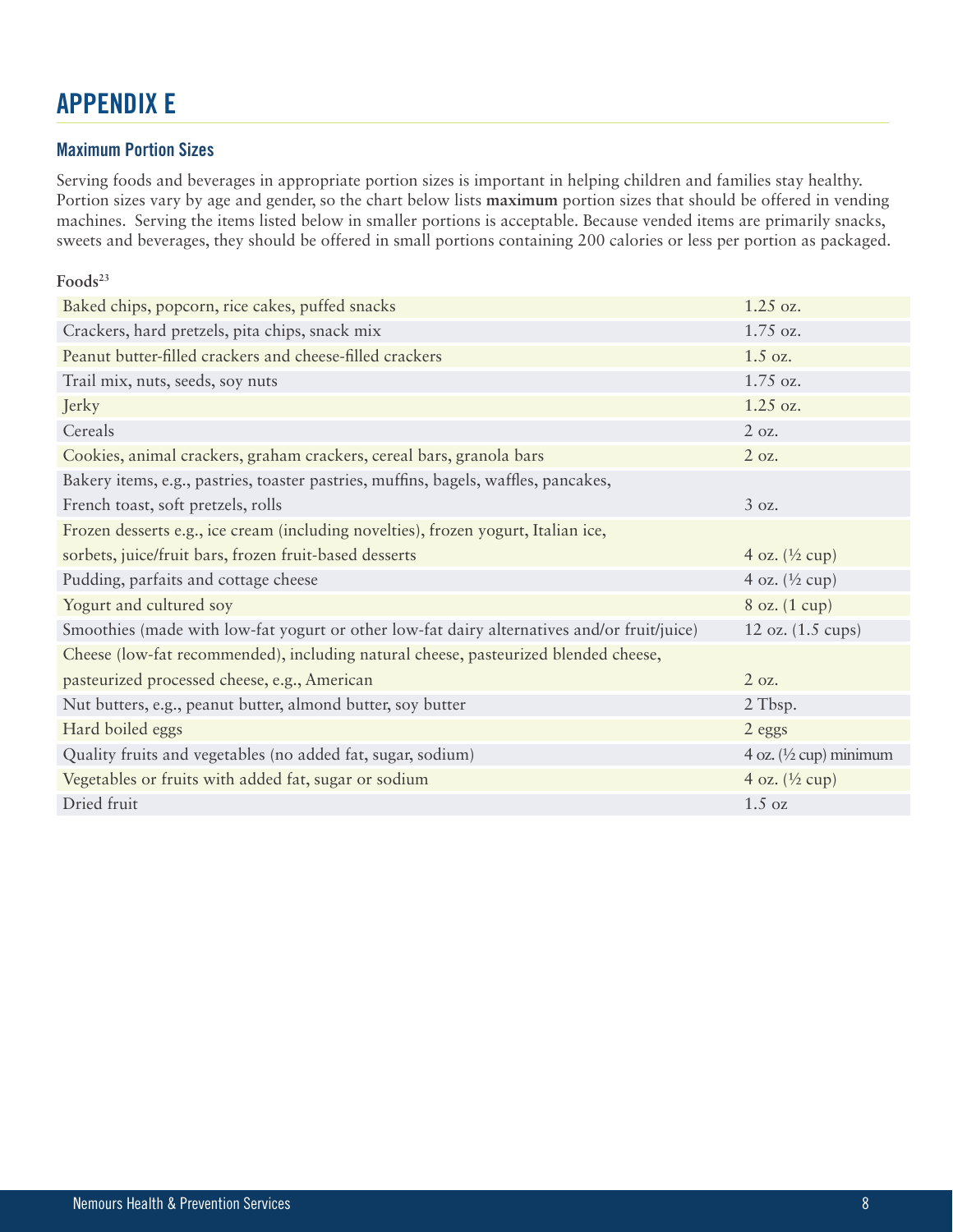### Beverages<sup>8</sup>

Elementary schools and settings serving elementary school-aged children should limit portion sizes to:

| Water (with no additives)                                              | Unlimited                          |
|------------------------------------------------------------------------|------------------------------------|
| 100% fruit and vegetable juices with no added sweeteners               | 4 fl oz. $(\frac{1}{2}$ cup)       |
| • 1% or fat-free milk (unflavored/flavored)                            | $8 \text{ fl oz.} (1 \text{ cup})$ |
| Fat-free or low-fat dairy alternative (lactose-free and soy beverages) | $8 \text{ fl oz.} (1 \text{ cup})$ |

Middle and high schools and settings serving middle and high school-aged youth should limit portion sizes to:

| Water (with no additives)                                              | Unlimited                          |
|------------------------------------------------------------------------|------------------------------------|
| 100% fruit and vegetable juices with no added sweeteners               |                                    |
| Middle-school aged youth<br>٠                                          | 4 fl oz. $(\frac{1}{2}$ cup)       |
| High-school aged youth<br>٠                                            | $8 \text{ fl oz.} (1 \text{ cup})$ |
| 1% or fat free milk (unflavored/flavored)                              | $8 \text{ fl oz.} (1 \text{ cup})$ |
| Fat-free or low-fat dairy alternative (lactose-free and soy beverages) | $8 \text{ fl oz.}$ (1 cup)         |

Settings serving primarily adults should limit portion sizes to:

|   | Water (with no additives)                                              | Unlimited                                |
|---|------------------------------------------------------------------------|------------------------------------------|
| ٠ | 100% fruit and vegetable juices with no added sweeteners               | $8 \text{ fl oz.}$ (1 cup)               |
|   | • 1% or fat free milk (unflavored/flavored)                            | $8 \text{ fl oz.}$ (1 cup)               |
| ٠ | Fat-free or low-fat dairy alternative (lactose-free and soy beverages) | 8 fl oz. (1 cup)                         |
|   | Plain coffee or tea                                                    | Unlimited                                |
|   | †No or low-calorie beverages with up to 10 calories per 8 oz           | Unlimited                                |
|   | *Beverages with 10-66 calories per 8 oz                                | 16 fl. oz. $(2 \text{ cups})$            |
|   | *Beverages with greater than 66 calories per 8 oz                      | 12 fl. oz. $(1\frac{1}{2} \text{ cups})$ |

Community settings serving children, youth and adults should limit portion sizes to:

|                | Water (with no additives)                                              | Unlimited                                |
|----------------|------------------------------------------------------------------------|------------------------------------------|
| ٠              | 100% fruit and vegetable juices with no added sweeteners               |                                          |
|                | Elementary and middle-school aged children<br>$\mathbf{u}$             | 4 fl oz. $(\frac{1}{2}$ cup)             |
|                | High-school aged youth and adults<br>and in                            | 8 fl oz. (1 cup)                         |
| $\blacksquare$ | 1% or fat free milk (unflavored/flavored)                              | $8 \text{ fl oz.}$ (1 cup)               |
| ٠              | Fat-free or low-fat dairy alternative (lactose-free and soy beverages) | $8 \text{ fl oz.}$ (1 cup)               |
|                | Plain coffee or tea                                                    | Unlimited                                |
|                | †No or low-calorie beverages with up to 10 calories per 8 oz           | Unlimited                                |
|                | *Beverages with 10-66 calories per 8 oz                                | 16 fl. oz. (2 cups)                      |
| ٠              | *Beverages with greater than 66 calories per 8 oz                      | 12 fl. oz. $(1\frac{1}{2} \text{ cups})$ |

† SLOW beverages, if offered at all, should be limited to the noted portion size.

\* WHOA beverages, if offered at all, should be limited to the noted portion size.